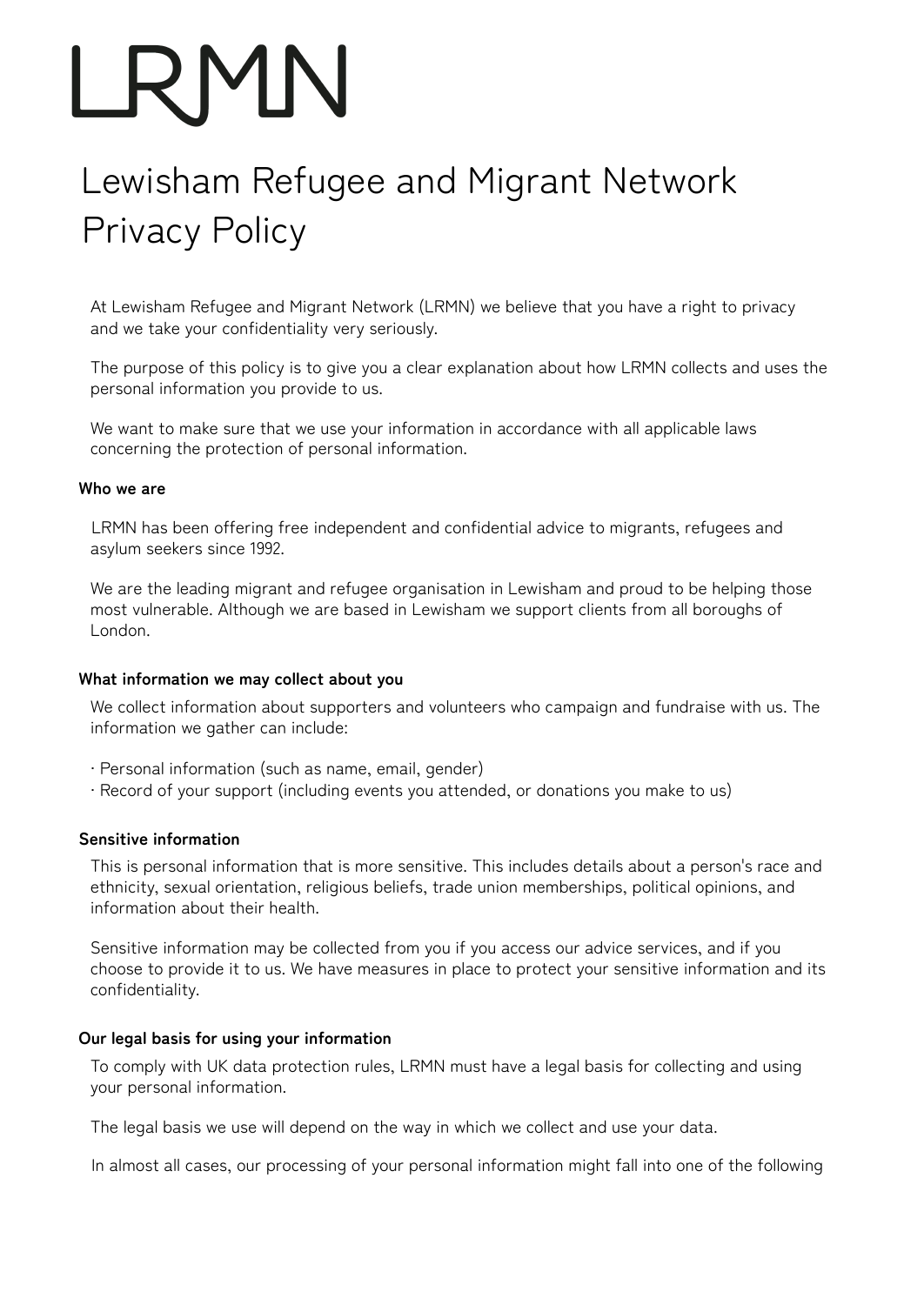categories:

∙ Consent: this means that you have given us explicit consent to process your data ∙ Contract: this means that processing your information is necessary to adhere to a contract (for example when you access one of our advice services)

- ∙ Legitimate interest
- ∙ Legal obligation: when the processing of your information is necessary for us to meet a legal obligation

#### **How we use your data**

We will only get in touch with you to:

- ∙ Provide you with information on our work, case studies, fundraising events and other marketing activities
- ∙ Administering your donations

If you ask us to stop contacting you, we will, unless we are legally obliged to communicate with you. We will only contact you by email or phone, depending on your preference.

# **Third parties**

LRMN respects your right to privacy and your ability to choose how you hear from us. We do not sell your details to anyone. We do not make cold telephone calls to members of the public and we do not purchase information in order to do so.

We use external service providers to help us send you communications and provide you with our services. These providers may include email marketing providers and software platform providers.

Additionally all of the external services providers we work with abide to Data Protection regulations. Some of these providers may be based outside the European Economic Area (EEA). If so, we ensure any data transfers are compliant with data protection laws.

#### **Ensuring your information is accurate and safe**

We only hold your personal information on our systems for as long as is required. We delete any personal data from our database once we no longer require it. We also have a policy in place to ensure data is erased securely.

The amount of time we store data for, will depend on how long we are required to process it for and the reason for collecting it.

LRMN ensures that both our physical and technical systems to hold data are secure. We take precautions to protect all personal information we keep on our database, both physical and electronic.

#### **Your data protection rights**

You are in control of how we use your data and you have the right to ask us to stop processing your personal information. You also have the right to request a copy of the information we hold about you.

The GDPR also gives you more rights:

∙ If we are processing data based on your consent, you have the right to **withdraw consent** at any time. Please see below 'Subject Access Request' for information on how to do that ∙ You have the right to **change your personal information** if it is incomplete or inaccurate. ∙ You have the right to **request the deletion or removal** of your personal information in certain circumstances, including